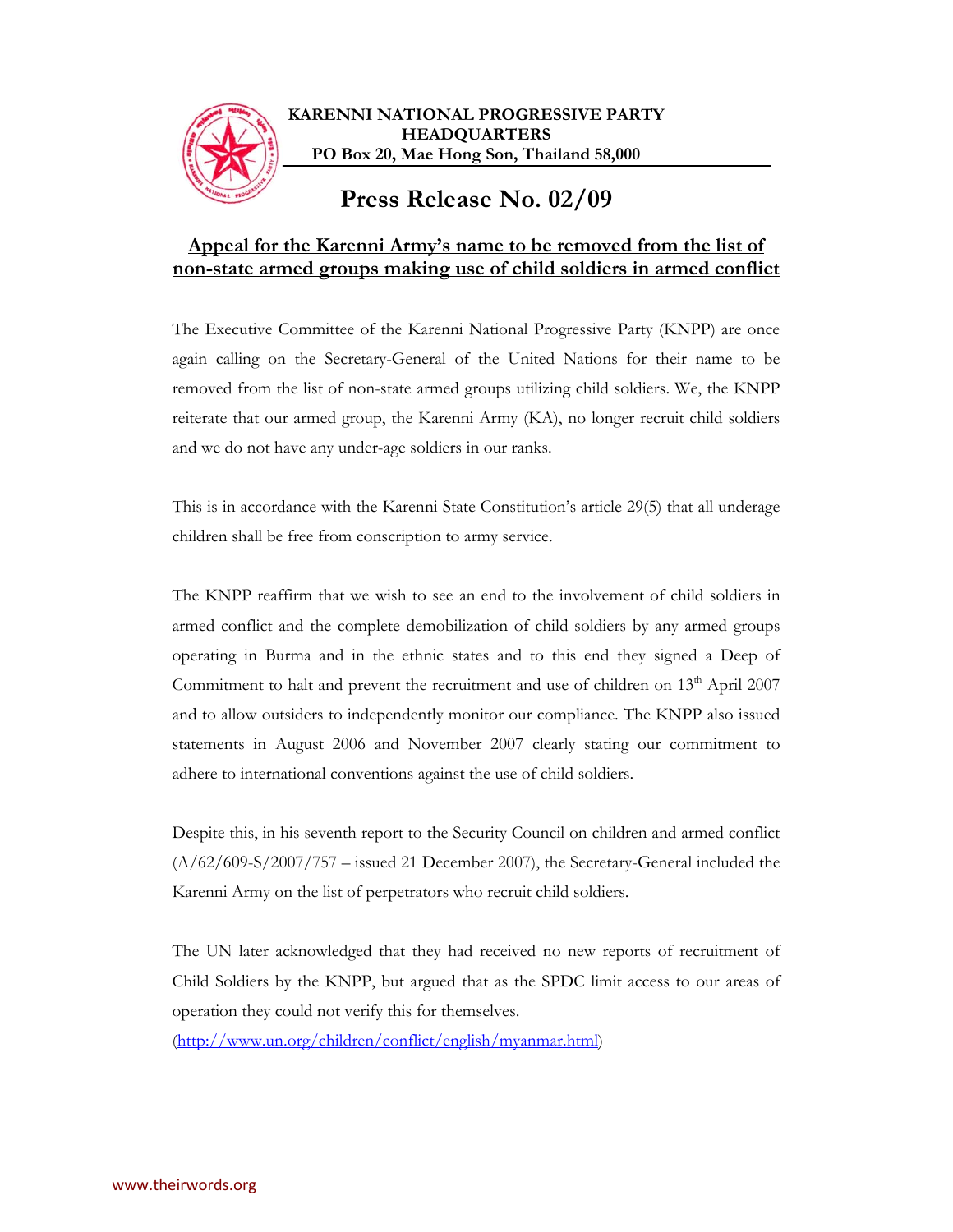In response the KNPP issued a statement in February 2009 once again inviting interested parties, including the UN's country representative, UNICEF and Human Rights Watch, to visit the areas where the KA operate to verify these facts for themselves, but as in the past, we did not receive any response to these invitation.

The KNPP repeat that we are willing to offer monitoring team logistic assistance and open access to our army bases and the front line so they can monitor the situation. We are also willing to have dialogue at any time.

In 2006 the KNPP contacted Human Rights Watch (HRW) to enquire why they had mentioned the KA in the list of those who had child soldiers in their ranks. Human Rights Watch agreed that they had merely repeated information published by the UN. They offered to write to the Secretary-General's Special Representative on Children and Armed Conflict to ask about the information they had received and address the changed situation in the next report. HRW also confirmed they had not received any new reports of child recruitment by the KA and in August 2007, they sent a representative to Mae Hong Son to make enquiries. The KNPP was therefore shocked to see the unjustified inclusion of the KA in the 2007 report.

The KNPP is currently drawing up new regulations for recruitment into the Karenni Army and this includes measures to ensure no underage person can inadvertently be recruited into the Karenni Army. We welcome guidance from International Organizations in drawing up this document to ensure the policy cannot be misinterpreted and contains sufficient safeguards.

In conclusion the KNPP once again reiterate that there is no justification for the inclusion of the Karenni Army in the list of non-state armed groups who include child soldiers in their ranks. The unjustified inclusion of our name damages the credibility of the UN Report. We therefore request that the Secretary-General of the United Nations remove the name of the KA from the list and issue a statement to this effect.

> Executive Committee Karenni National Progressive party

April 18, 2009